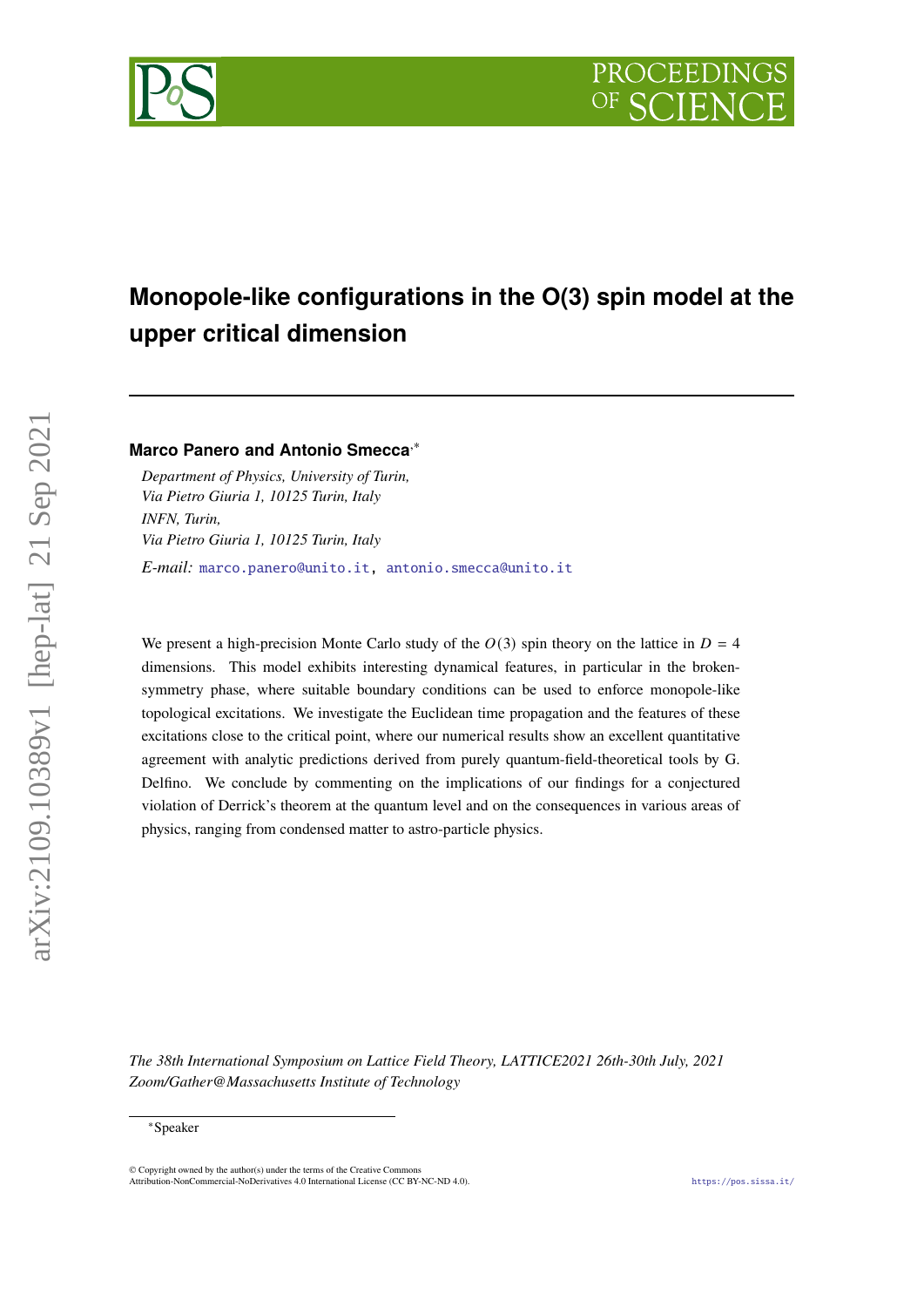## **1. Introduction and Motivation**

In this contribution we present our latest work  $[1]$ , regarding the study of the classical Heisenberg model at the upper critical dimension. This model experiences a phase transition at the critical temperature, allowing us to distinguish two phases in which the overall symmetry of the system is either spontaneously broken or restored [\[2\]](#page-6-1). In particular, the low-temperature phase encodes a non-trivial dynamics which allows us to study numerically non-local, finite-energy excitations, *i.e.* topological defects, and to show that their properties can be successfully predicted using quantum-field-theoretical tools in a continuum formulation of the model as presented in [\[3\]](#page-6-2). For lower-dimensional systems, the theoretical expectations derived in that work have been qualitatively confirmed both analytically and numerically [\[4](#page-6-3)[–6\]](#page-6-4). Following these studies, our work gives an important contribution supporting the qualitative confirmation of these predictions considering that, for the first time, we numerically confirm these analytic predictions in four dimensions through Monte Carlo simulations in Euclidean spacetime lattice. The results obtained in this study gave us precious insight on the scaling properties of these topological objects, which, when compared with the results in the XY model [\[6\]](#page-6-4), allow us to check for possible violations of Derrick's theorem. Finally, the evidence collected from these theoretical studies on the existence of finite-energy excitations in vector spin models can find applications in other areas of physics, such as condensed matter physics and quantum simulation [\[7,](#page-6-5) [8\]](#page-6-6).

#### **2. The O(3) model**

Lattice models of interacting vector spins with global symmetry  $O(N)$ , considering only nearest neighbours, can be described by the following Hamiltonian:

$$
\mathcal{H} = -J \sum_{\langle x, y \rangle} \mathbf{s}(x) \cdot \mathbf{s}(y). \tag{1}
$$

Where *J* is the ferromagnetic coupling and  $s(x)$  is a *N*-dimensional real vector of unit length, defined on a site  $x$  of the Euclidean lattice in  $D$  dimensions. One can identify particular cases for this model: the Ising model (for  $N = 1$ ), the XY model (for  $N = 2$ ) and the classical Heisenberg model (for  $N = 3$ ). Here we report our study on the Heisenberg model at the upper critical dimension, *i.e.*  $D = 4$ . As mentioned in the previous section, the classical Heisenberg model at the critical temperature goes through a phase transition that separates the ordered low-temperature phase from the disordered high-temperature one. At this phase transition, the critical exponents are equal to their mean field value, up to logarithmic corrections [\[9,](#page-6-7) [10\]](#page-6-8), which then allow us to study the system through Euclidean correlation functions.

### **3. Computation Setup**

We work in a four-dimensional, isotropic, hyper-cubic lattice of spacing  $a$ . We denote the spatial extent of the system as  $L$  and the temporal extent as  $R$ . We denote  $T$  as the system temperature, and introduce the reduced temperature  $t = (T - T_c)/T_c$ , with  $T_c$  being the critical temperature. We use the most recent estimate of the critical temperature, as determined in [\[11\]](#page-6-9). In our Monte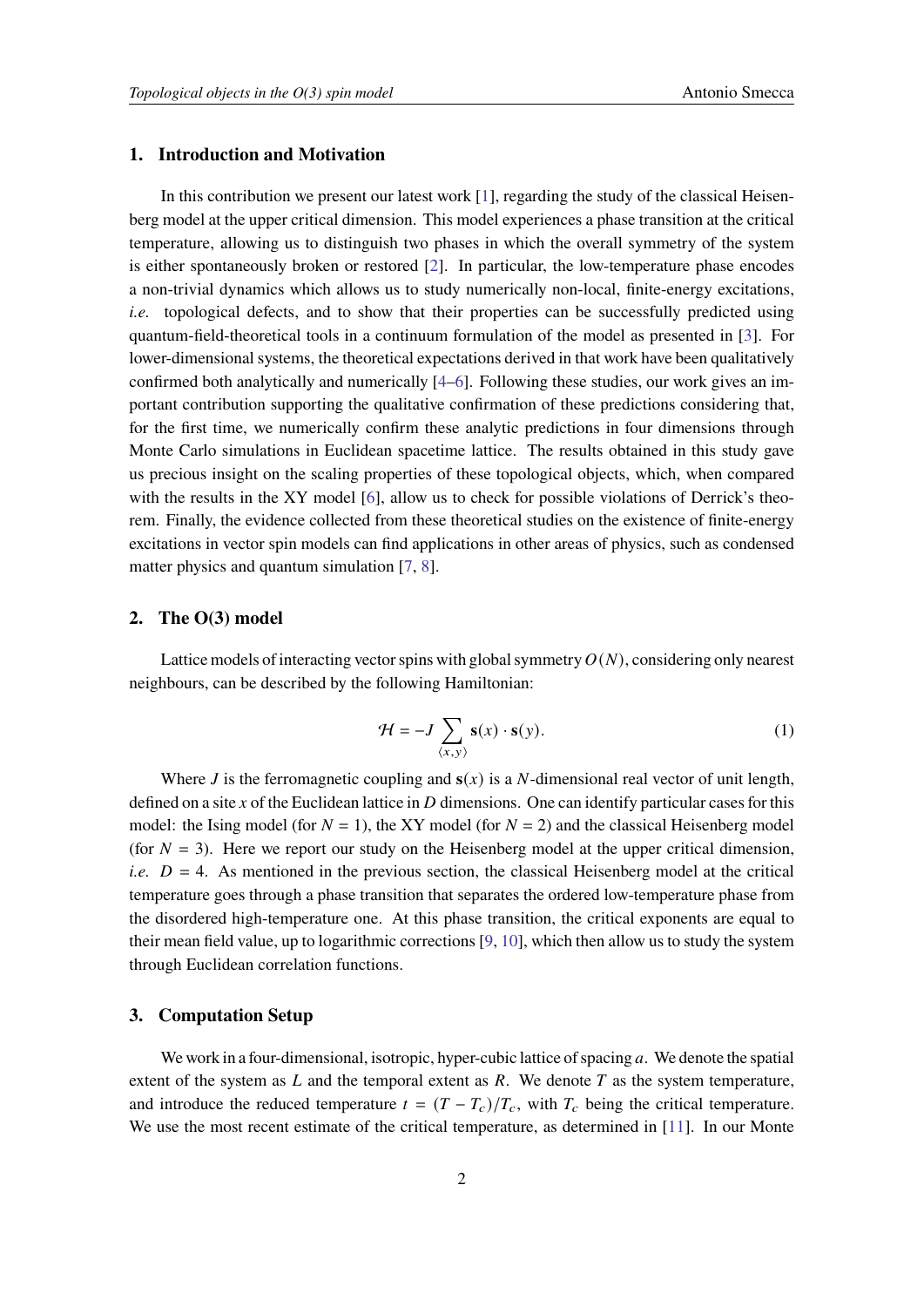Carlo simulations, Markov chains of vector-field configurations are generated by a combination of local heath bath [\[12](#page-6-10)[–14\]](#page-7-0) and overrelaxation updates [\[15\]](#page-7-1). In the high-temperature phase periodic boundary conditions are assumed. In this phase we consider the zero-spatial-momentum spin operators and extract the mass  *of the lightest physical state by fitting the two-point correlation* function

<span id="page-2-0"></span>
$$
G(\tau, R) = \frac{a}{R} \sum_{x_0} \mathbf{S}(x_0) \cdot \mathbf{S}(x_0 + \tau)
$$
 (2)

to the functional

<span id="page-2-1"></span>
$$
G(\tau, R) = A \{ \exp(-m\tau) + \exp[-m (R - \tau)] \}
$$
 (3)

for sufficiently large  $\tau$ .

Switching to the low-temperature phase, we impose boundary conditions enforcing the existence of a "monopole-like" spin configuration. This is done by taking advantage of the topological nature that this type of excitations have in the continuum. Specifically, one can notice how the spatial boundary of the system at fixed Euclidean time and the manifold of the (classical) vacua share the same topology of the  $S^2$  sphere, and use it to map these two manifolds in order to create the topological excitations. The simplest non-trivial mapping of this sort is the one that identifies the direction of  $s(x)$  with the direction of the spatial component of x for all points at the spatial boundary with respect to the centre of the system. The same is done at the boundaries of the Euclidean time extent, which allow us to interpret the partition function  $Z$  as the probability amplitude for the monopole to propagate from  $x_0 = -R/2$  to  $x_0 = R/2$ .

#### **4. Results**

#### **4.1 High-Temperature Phase**

In the disordered high temperature phase our numerical results confirm the results obtained in [\[11\]](#page-6-9).

From our numerical simulations, we extract the masses of the excitations by fitting the two point correlation functions (eq.  $(2)$ ) to the functional in eq.  $(3)$ . We then perform a fit taking into account the results obtained with different reduced temperatures in order to obtain their values extrapolated to the thermodynamic limit. Neglecting logarithmic corrections, the masses extrapolated to the thermodynamic limit are expected to depend on  $t$  as

<span id="page-2-2"></span>
$$
am = \frac{mt^{\nu}}{\Lambda_{+}}\tag{4}
$$

where  $\Lambda_{+}$  is a constant with dimension of an energy, and the critical exponent is predicted to be  $v = 1/2$ , that is near the Gaußian fixed point.

Fitting our results to eq. [\(4\)](#page-2-2) we obtain the plot shown in figure [1,](#page-3-0) which indicates that the mass of the lightest physical state that propagates in the theory vanishes as we approach the thermodynamic limit  $T \to T_c$ .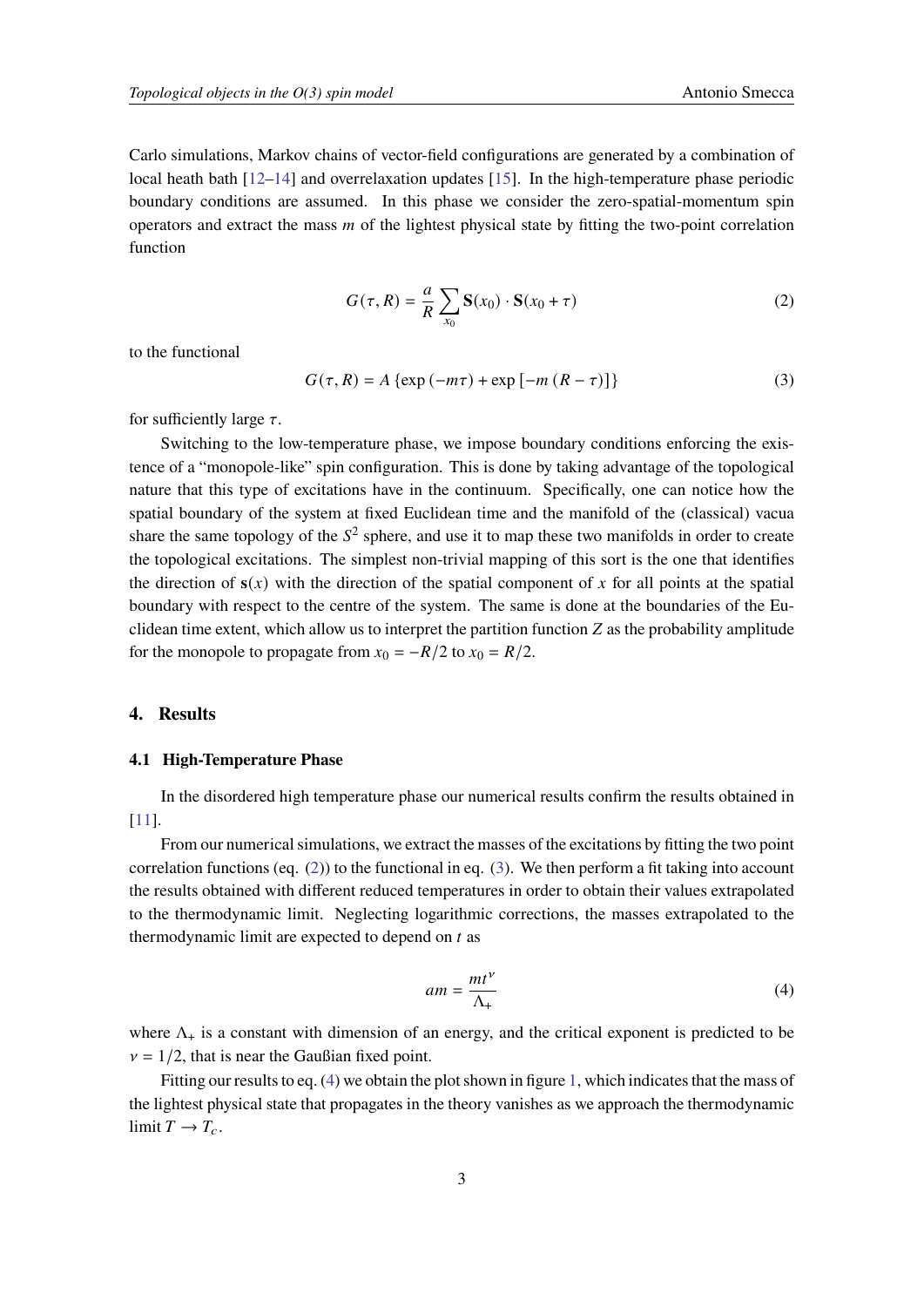<span id="page-3-0"></span>

**Figure 1:** Mass values in units of the inverse lattice spacing at different reduced temperatures, extrapolated to the thermodynamic limit (circles), and their fit according to eq. [\(4\)](#page-2-2) (dashed line)

### **4.2 Broken Symmetry Phase**

Our results in the low-temperature phase follow closely the analytical predictions in [\[3\]](#page-6-2), where spin models are studied through field theory arguments alone. Our results represent a first ever numerical confirmations in four Euclidean dimensions of the analytical predictions. In this phase we look at the spin profile and energy density in the presence of a topological defect enforced by the boundary conditions.

The analytic curves describing the spin profile for this model obey the following equation:

<span id="page-3-1"></span>
$$
\langle \mathbf{s}_i(x_i) \rangle = v \left[ \left( 1 - \frac{1}{2z^2} \right) \text{erf}(z) + \frac{\exp(-z^2)}{\sqrt{\pi}z} \right] \tag{5}
$$

where  $z = x_i \sqrt{\frac{2M}{R}}$ .

Figure [2](#page-4-0) shows the excellent agreement between the numerical results (dots) obtained from simulations and the analytical curves (continuous lines) obeying eq. [\(5\)](#page-3-1). All fits are done in the range  $-25 < x_i/a < 25$  in order to avoid systematic effects due to the boundaries of the system.

Following these results, we can state that in the broken symmetry phase we have a confirmation of the existence of topological excitations in the classical Heisenberg model as described in [\[3\]](#page-6-2). In addition, one can extract the values of  $\nu$  by fitting the numerical results to eq. [\(5\)](#page-3-1). In the infinite-volume limit, this parameter is expected to scale as  $v \propto (-t)^\beta$ , where the critical exponent is expected to take the Gaußian value  $\beta = 1/2$ , giving eq. [\(6\)](#page-3-2). This is indeed what emerges from our numerical data as shown in the right-hand-side of figure [2.](#page-4-0)

<span id="page-3-2"></span>
$$
v = A_v \sqrt{1 - \frac{T}{T_c}}
$$
\n<sup>(6)</sup>

Previous confirmation of the analytical predictions shown in [\[3\]](#page-6-2) are present in [\[6\]](#page-6-4) for the case of the XY model in three dimensions. In that work it is shown how the topological excitation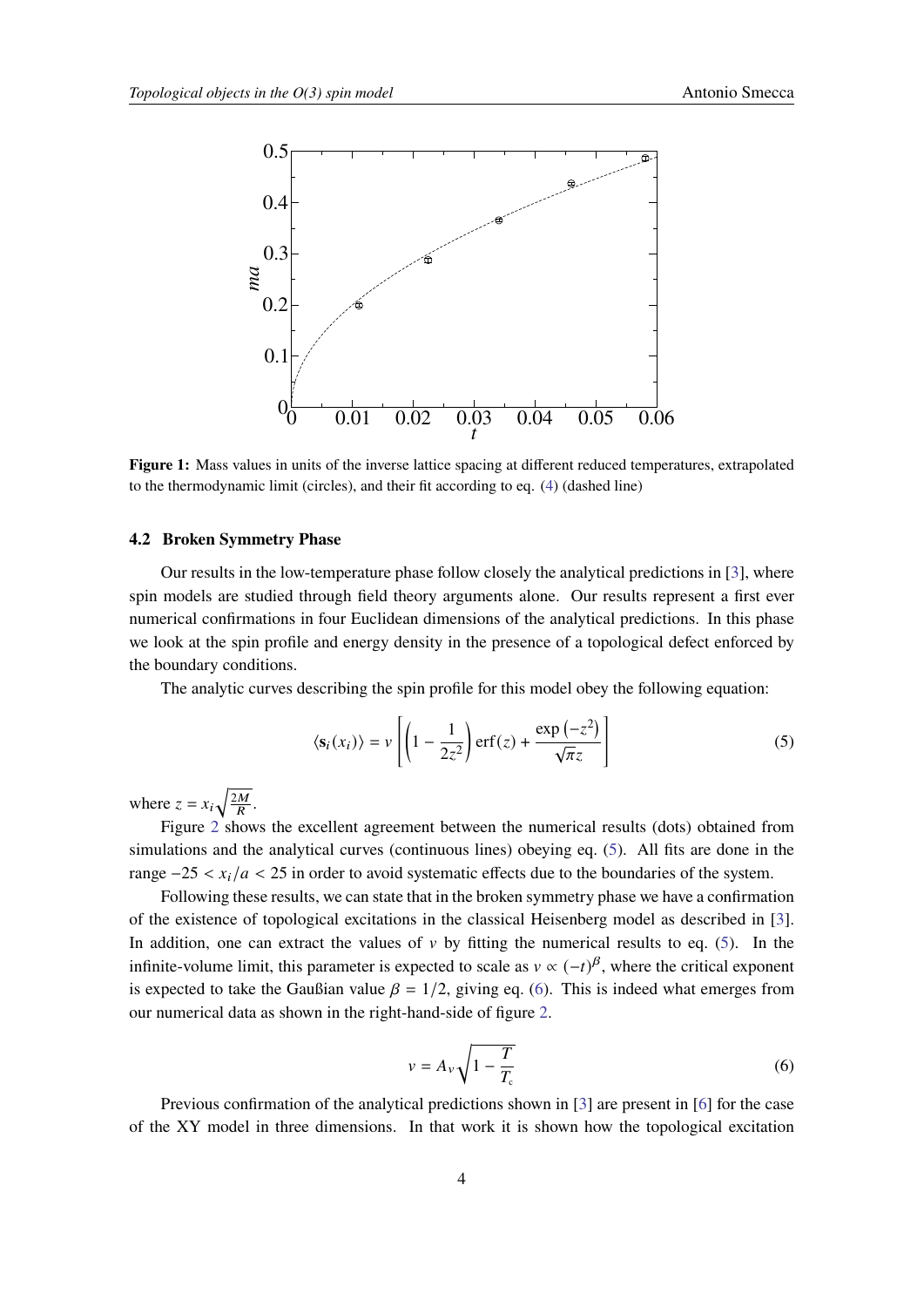<span id="page-4-0"></span>

**Figure 2:** Left-hand-side panel: profile of the *i*-th component of the spin along the main axes through the center of the lattice, as a function of the  $x_i$  coordinate (in units of the lattice spacing), in the presence of boundary conditions enforcing a topological excitation in the low-temperature phase. The plot shows the results obtained from our Monte Carlo simulations on a lattice of spatial sizes  $L = 90a$  and Euclidean-time extent  $R = 20a$ , denoted as circles of different colours, for different values of the reduced temperature t, and their comparison with the theoretical expectation according to eq. [\(5\)](#page-3-1), which was derived in ref. [\[3\]](#page-6-2) from quantum-field-theory arguments. Right-hand-side panel: the average spin value  $\nu$  far from the defect core, obtained from fits to eq. [\(5\)](#page-3-1), plotted against the temperature in units of the coupling, from different sets of simulations on lattices with  $L = 90a$  and  $R = 20a$  (including those displayed in the plot on the right-hand-side panel), and their fit to eq. [\(6\)](#page-3-2).

enforced in the broken symmetry phase, also referred to as vortex, possesses a well-defined mass as the continuum limit is approached. This statement would imply a violation of Derrick's Theorem in scalar Quantum Field Theory.

In our numerical analysis, we investigated the possibility that the monopole-like topological excitation present in the classical Heisenberg model could have properties similar to the vortex found in the XY model by studying the scaling of the fitted values of  $Ma$  as a function of the parameters of the theory:  $L$ ,  $R$ , and  $t$ . Following the interpretation of the topological field configuration as a particle excitation,  $M$  should be interpreted as the mass of the particle, hence, independent from  $R$ being the time extent of the lattice. However, our fit results indicate that the parameter  $Ma$  scales approximately proportionally to  $R$ . This observation questions the interpretation of the topological excitation as a physical particle.

Figure [3](#page-5-0) shows how all data for the spin profile collapses onto the same curve, from which follows that  $M \propto R$ , or equivalently, that the topological excitation is characterised by an approximately constant  $\mu = M/R$ . If one think of  $\mu$  as a physical quantity, then simulations at fixed R but different values of  $t$  should show  $aM$  scaling like:

$$
a\mu R = aM \propto |t|^{2\nu}.\tag{7}
$$

By fitting our data to the function

<span id="page-4-1"></span>
$$
aM = A_M \left(1 - \frac{T}{T_c}\right)^E \tag{8}
$$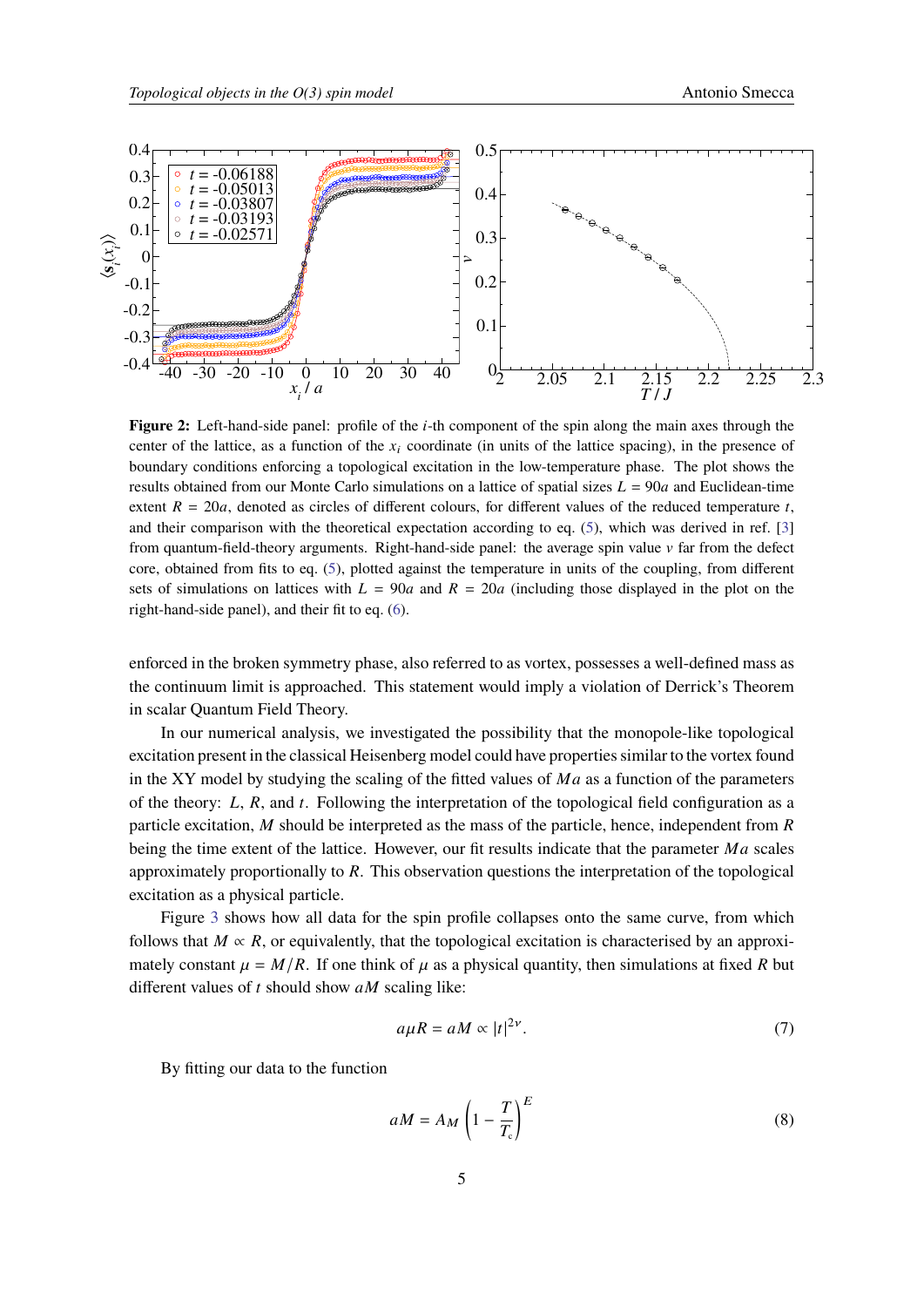<span id="page-5-0"></span>

**Figure 3:** Left-hand-side panel: dependence of the spin profile  $\langle s_i(x_i) \rangle$  on the spatial coordinate  $x_i/a$ , as measured with respect to the center of the system, at a fixed temperature and for different values of the Euclidean-time extent of the lattice. All results shown in this plot were obtained from simulations with  $T/J = 2.062725$ . Right-hand-side panel: temperature dependence of the Ma parameter, extracted from the fits of our numerical data to eq. [\(5\)](#page-3-1), for lattices with different values of  $R/a$ , and their fits to eq. [\(8\)](#page-4-1).

we find results for  $E$  very close to 1, that is twice the value of  $\nu$  predicted in the Gaußian approxi-mation of eq. [\(6\)](#page-3-2).

| R/a | $A_M$     | F.        | $\mathcal{X}^-_{\mathrm{red}}$ |
|-----|-----------|-----------|--------------------------------|
| 20  | 21.3(1.5) | 1.021(23) | 0.50                           |
| 28  | 23.4(1.8) | 0.981(24) | 2.34                           |
| 36  | 34.6(2.3) | 1.039(21) | 1.76                           |

**Table 1:** Results of the two-parameter fits of the data shown in the right-hand-side panel of figure [3](#page-5-0) to eq. [\(8\)](#page-4-1).

# **5. Summary and Concluding Remarks**

From our study of the  $O(3)$  spin model in four space-time dimensions, for the first time we achieve a numerical confirmation of Field Theoretical analytic prediction proposed by G. Delfino in [\[3\]](#page-6-2), as we observe the existence of a monopole-like excitation in the broken symmetry phase. Moreover, we confirm the expected numerical results in the high-temperature phase.

Comparing our results with those in [\[6\]](#page-6-4), we investigated the possibility for the topological excitation considered in this model to violate Derrick's theorem. From the results obtained in the broken symmetry phase, we conclude that the topological objects present in the classical Heisenberg model do not violate Derrick's theorem. An interesting consideration about the consequences of Derrick's theorem violation in the context of relativistic astrophysics is that it would imply the existence of bosonic stars consisting of particles that are excitations of real scalar fields [\[16\]](#page-7-2).

Of course, there are alternatives that do violate the theorem, even though they are characterised by an intrinsic cutoff scale. Some examples of these systems do exist in condensed matter physics,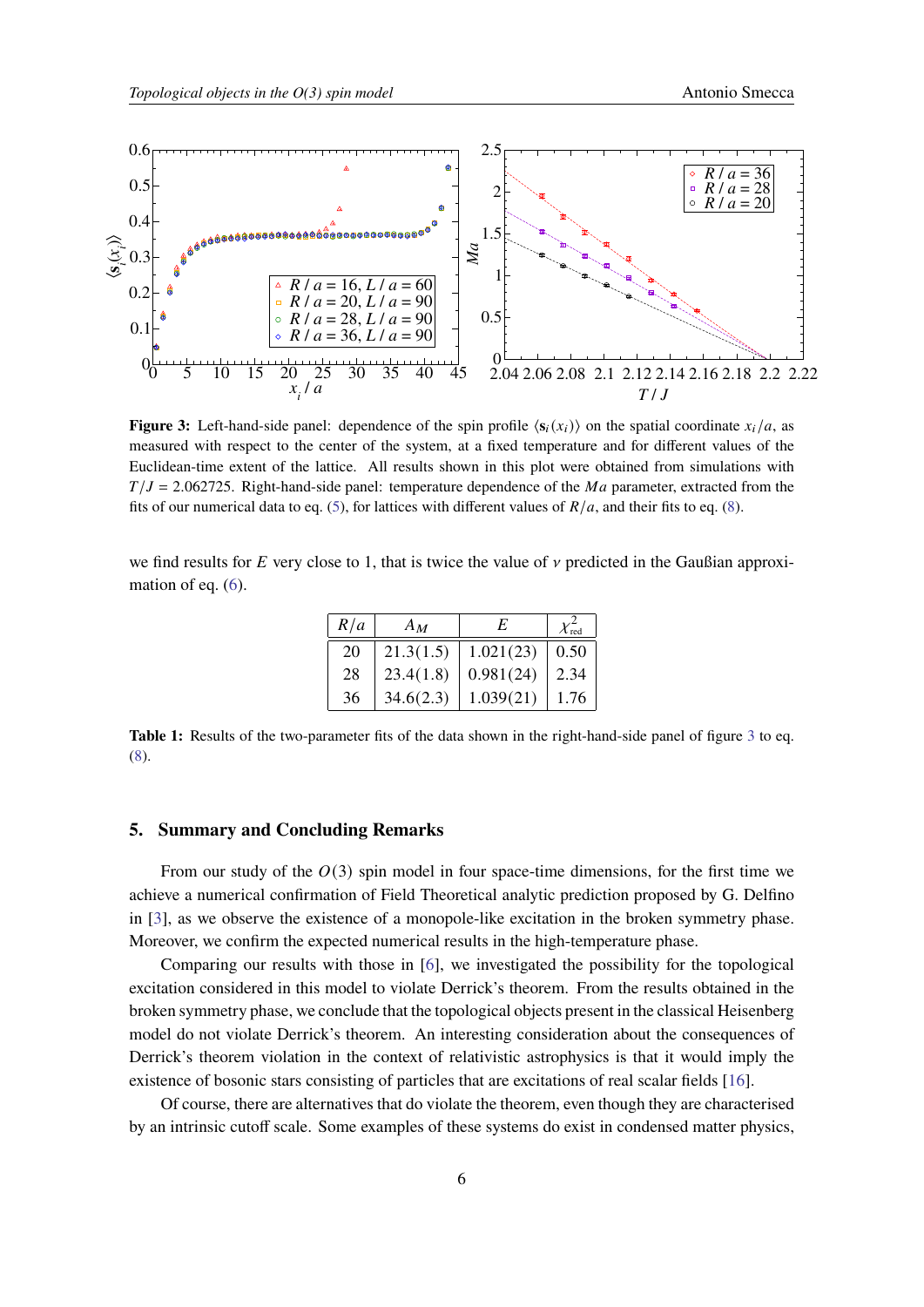and it is indeed in this setting that our findings might be particularly relevant. While our results are obtained in a classical statistical mechanics setting, one could interpret the model as a lattice regularisation of the corresponding quantum theory in three dimensions [\[17\]](#page-7-3). The possibility that this theory supports artificial monopole-like objects [\[18\]](#page-7-4) may have important applications in the efforts currently investigated towards quantum simulations [\[19\]](#page-7-5). For an experimental example of the work currently ongoing in this area see [\[20\]](#page-7-6).

Future studies on this model might include investigating the system in an out-of-equilibrium setting, as already explored in [\[21\]](#page-7-7), which would allow us to study the non-equilibrium dynamics of the monopole excitation.

#### **References**

- <span id="page-6-0"></span>[1] M. Panero and A. Smecca, *Topological excitations in statistical field theory at the upper critical dimension*, *JHEP* **03** [\(2021\) 231](https://doi.org/10.1007/JHEP03(2021)231) [[2012.12221](https://arxiv.org/abs/2012.12221)].
- <span id="page-6-1"></span>[2] J. Fröhlich, B. Simon and T. Spencer, *Infrared bounds, phase transitions and continuous symmetry breaking*, *[Communications in Mathematical Physics](https://doi.org/10.1007/BF01608557)* **50** (1976) 79.
- <span id="page-6-2"></span>[3] G. Delfino, *Order parameter profiles in presence of topological defect lines*, *[J. Phys. A](https://doi.org/10.1088/1751-8113/47/13/132001)* **47** [\(2014\) 132001](https://doi.org/10.1088/1751-8113/47/13/132001) [[1401.2041](https://arxiv.org/abs/1401.2041)].
- <span id="page-6-3"></span>[4] B. Berg, M. Karowski and P. Weisz, *Construction of green's functions from an exact matrix*, *[Phys. Rev. D](https://doi.org/10.1103/PhysRevD.19.2477)* **19** (1979) 2477.
- [5] G. Delfino, *Integrable field theory and critical phenomena: The Ising model in a magnetic field*, *J. Phys. A* **37** [\(2004\) R45](https://doi.org/10.1088/0305-4470/37/14/R01) [[hep-th/0312119](https://arxiv.org/abs/hep-th/0312119)].
- <span id="page-6-4"></span>[6] G. Delfino, W. Selke and A. Squarcini, *Vortex mass in the three-dimensional* (2) *scalar theory*, *[Phys. Rev. Lett.](https://doi.org/10.1103/PhysRevLett.122.050602)* **122** (2019) 050602 [[1808.09276](https://arxiv.org/abs/1808.09276)].
- <span id="page-6-5"></span>[7] N. Kanazawa, A. Kitaori, J.S. White, V. Ukleev, H.M. Rønnow, A. Tsukazaki et al., *Direct observation of the statics and dynamics of emergent magnetic monopoles in a chiral magnet*, *[Phys. Rev. Lett.](https://doi.org/10.1103/PhysRevLett.125.137202)* **125** (2020) 137202.
- <span id="page-6-6"></span>[8] Y.-J. Lin, R.L. Compton, K. Jiménez-García, J.V. Porto and I.B. Spielman, *Synthetic magnetic fields for ultracold neutral atoms*, *Nature* **462** [\(2009\) 628–632.](https://doi.org/10.1038/nature08609)
- <span id="page-6-7"></span>[9] R. Kenna, *Finite size scaling for*  $O(N)$  $\phi^4$ *-theory at the upper critical dimension*, *[Nucl. Phys.](https://doi.org/10.1016/j.nuclphysb.2004.05.012) B* **691** [\(2004\) 292](https://doi.org/10.1016/j.nuclphysb.2004.05.012) [[hep-lat/0405023](https://arxiv.org/abs/hep-lat/0405023)].
- <span id="page-6-8"></span>[10] R. Bauerschmidt, D.C. Brydges and G. Slade, *Scaling Limits and Critical Behaviour of the* **4-Dimensional n-Component**  $|\varphi|^4$  Spin Model, [Journal of Statistical Physics](https://doi.org/10.1007/s10955-014-1060-5) 157 (2014) 692.
- <span id="page-6-9"></span>[11] J.-P. Lv, W. Xu, Y. Sun, K. Chen and Y. Deng, *Finite-size scaling of o(n) systems at the upper critical dimensionality*, *[National Science Review](https://doi.org/10.1093/nsr/nwaa212)* **8** (2020) .
- <span id="page-6-10"></span>[12] M. Creutz, *Monte carlo study of quantized su(2) gauge theory*, *[Phys. Rev. D](https://doi.org/10.1103/PhysRevD.21.2308)* **21** (1980) 2308.